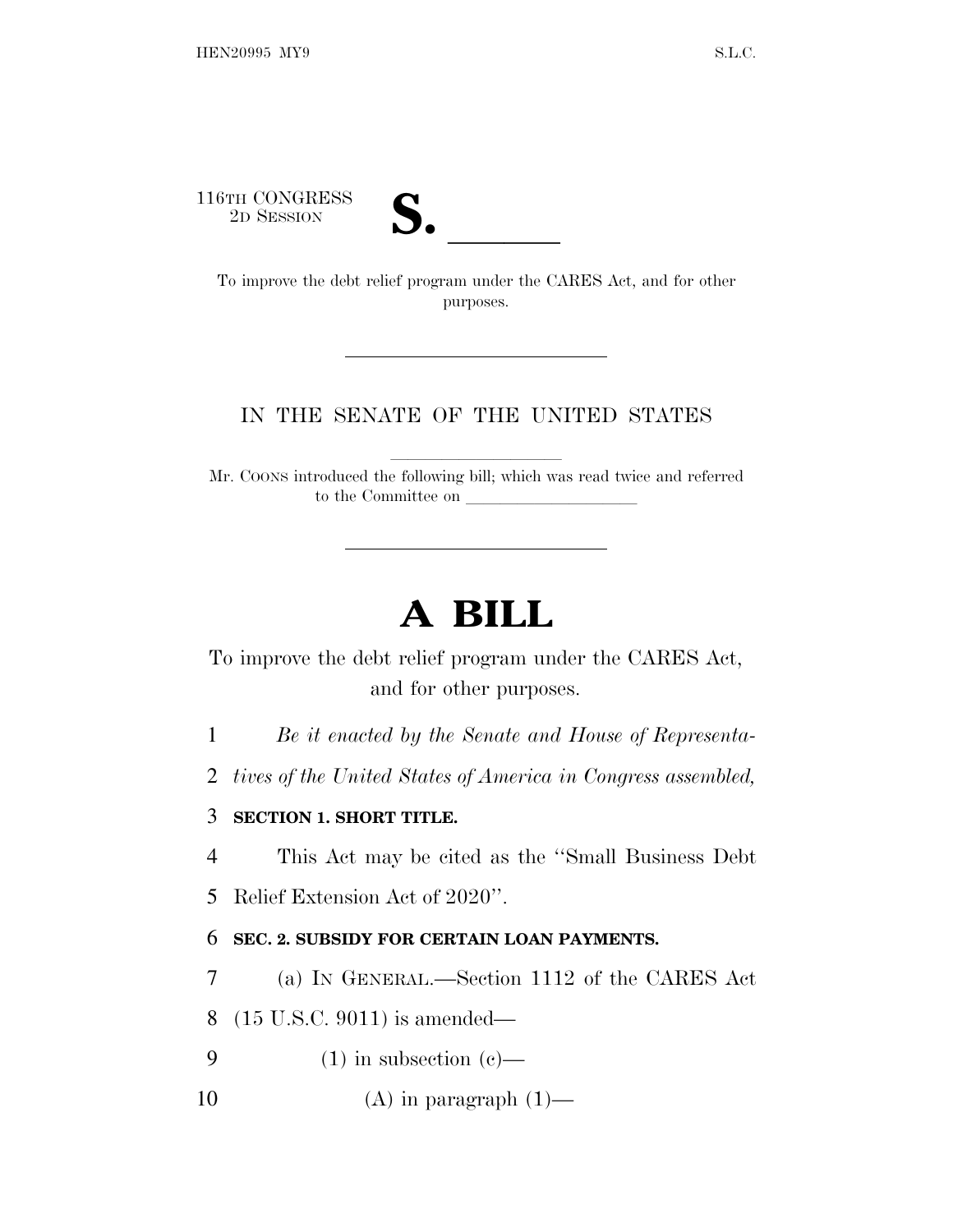| $\mathbf{1}$   | (i) in the matter preceding subpara-            |
|----------------|-------------------------------------------------|
| $\overline{2}$ | graph $(A)$ , by inserting ", without regard    |
| 3              | to the date on which the covered loan is        |
| $\overline{4}$ | fully disbursed and subject to availability     |
| 5              | of funds" after "status";                       |
| 6              | (ii) by amending subparagraphs $(A)$            |
| $\tau$         | and $(B)$ to read as follows:                   |
| 8              | "(A) with respect to a covered loan ap-         |
| 9              | proved by the Administration before the date of |
| 10             | enactment of this Act and not on deferment—     |
| 11             | "(i) except as provided in clauses (ii)         |
| 12             | and (iii), for the 6-month period beginning     |
| 13             | with the next payment due on the covered        |
| 14             | loan after the covered loan is fully dis-       |
| 15             | bursed;                                         |
| 16             | "(ii) for the 11-month period begin-            |
| 17             | ning with the next payment due on the           |
| 18             | covered loan after the covered loan is fully    |
| 19             | disbursed, with respect to a covered loan       |
| 20             | $that-$                                         |
| 21             | $\lq\lq$ is described in subsection             |
| 22             | $(a)(1)(B)$ or is a loan guaranteed by          |
| 23             | the Administration under section $7(a)$         |
| 24             | of the Small Business Act (15 U.S.C.            |
| 25             | $636(a)$ ) other than a loan described in       |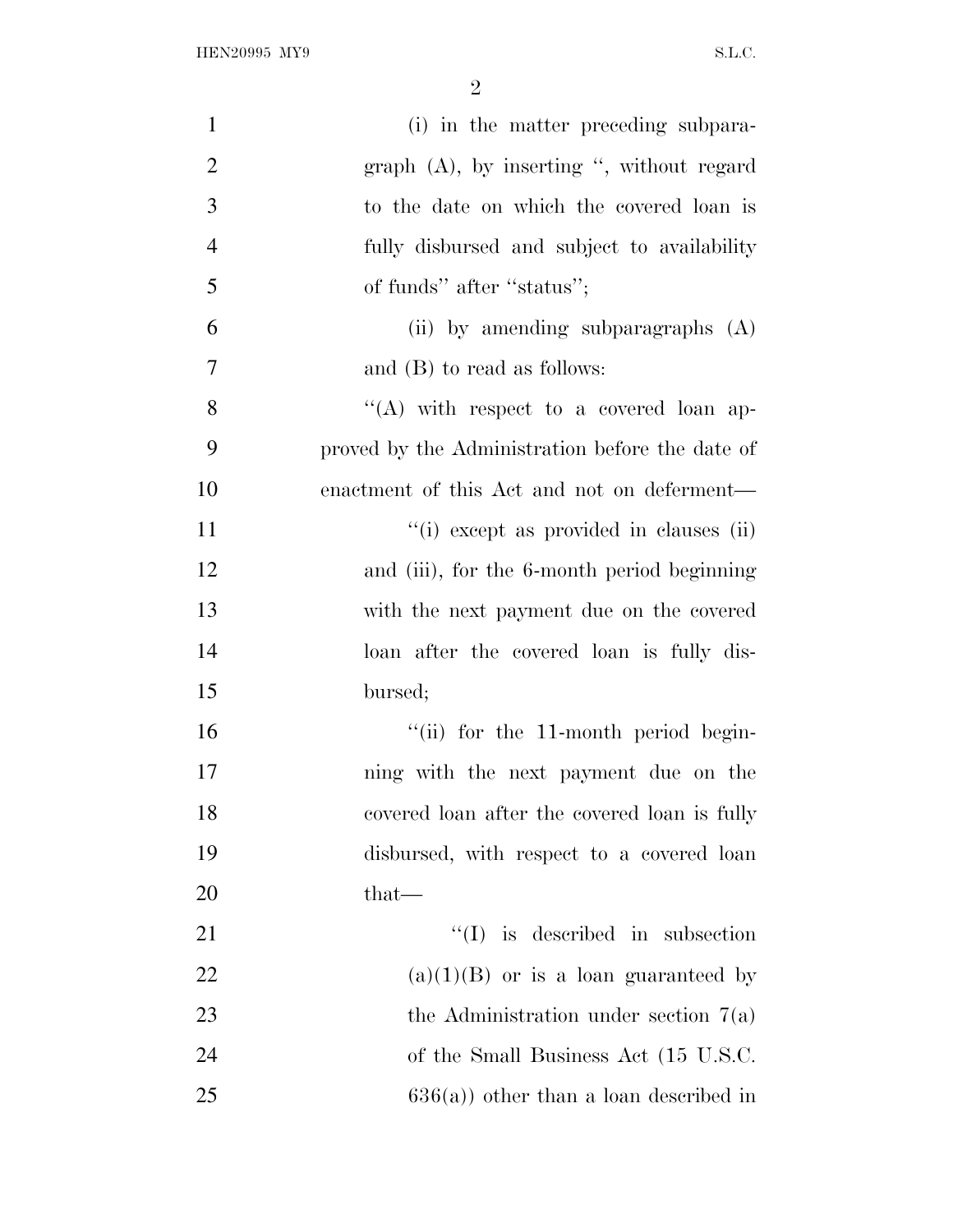| $\mathbf{1}$   | clause (i) or (ii) of subsection             |
|----------------|----------------------------------------------|
| $\overline{2}$ | $(a)(1)(A);$ and                             |
| 3              | $\lq\lq$ (II) is made to a borrower oper-    |
| $\overline{4}$ | ating primarily in an industry other         |
| 5              | than an industry that is assigned a          |
| 6              | North American Industry Classifica-          |
| $\overline{7}$ | tion System code beginning with 61,          |
| 8              | 71, or 72; and                               |
| 9              | "(iii) for the 18-month period begin-        |
| 10             | ning with the next payment due on the        |
| 11             | covered loan after the covered loan is fully |
| 12             | disbursed, with respect to-                  |
| 13             | $\lq\lq$ (I) a covered loan described in     |
| 14             | paragraph $(1)(A)(i)$ or paragraph $(2)$     |
| 15             | of subsection $(a)$ ; or                     |
| 16             | "(II) any covered loan made to a             |
| 17             | borrower operating primarily in an in-       |
| 18             | dustry that is assigned—                     |
| 19             | "(aa) a North American In-                   |
| 20             | dustry Classification System code            |
| 21             | beginning with 61, 71, or 72; or             |
| 22             | "(bb) the North American                     |
| 23             | Industry Classification System               |
| 24             | Code 485510;                                 |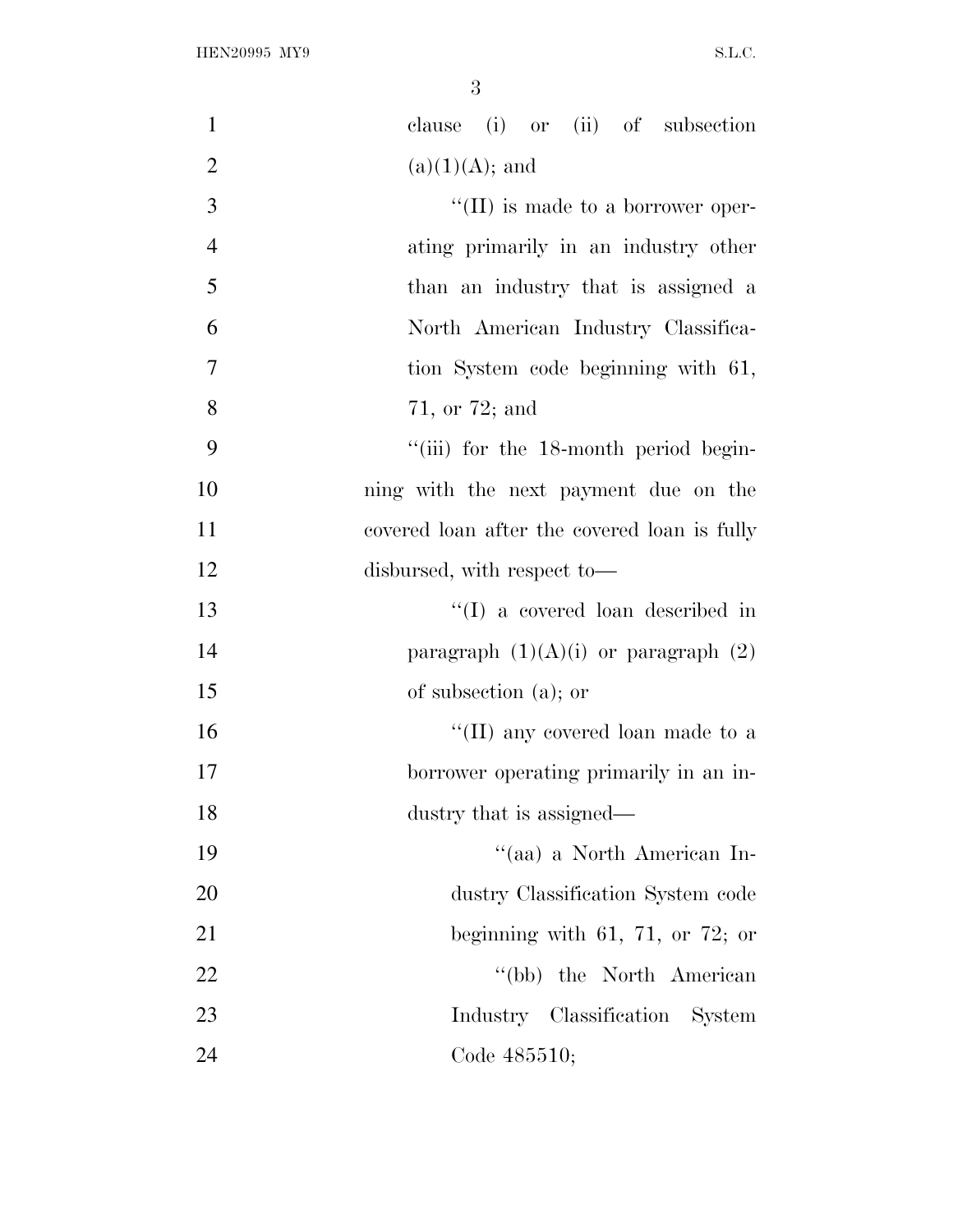| $\mathbf{1}$   | "(B) with respect to a covered loan ap-          |
|----------------|--------------------------------------------------|
| $\overline{2}$ | proved by the Administration before the date of  |
| 3              | enactment of this Act and on deferment—          |
| $\overline{4}$ | "(i) except as provided in clauses (ii)          |
| 5              | and (iii), for the 6-month period beginning      |
| 6              | with the next payment due on the covered         |
| 7              | loan after the deferment period and after        |
| 8              | the covered loan is fully disbursed;             |
| 9              | "(ii) for the 11-month period begin-             |
| 10             | ning with the next payment due on the            |
| 11             | covered loan after the deferment period          |
| 12             | and after the covered loan is fully dis-         |
| 13             | bursed, with respect to a covered loan de-       |
| 14             | scribed in subclause $(I)$ or $(II)$ of subpara- |
| 15             | graph $(A)(ii)$ ; and                            |
| 16             | "(iii) for the 18-month period begin-            |
| 17             | ning with the next payment due on the            |
| 18             | covered loan after the deferment period          |
| 19             | and after the covered loan is fully dis-         |
| 20             | bursed, with respect to a covered loan de-       |
| 21             | scribed in subclause $(I)$ or $(II)$ of subpara- |
| 22             | graph $(A)(iii)$ ; and"; and                     |
| 23             | (iii) in subparagraph $(C)$ —                    |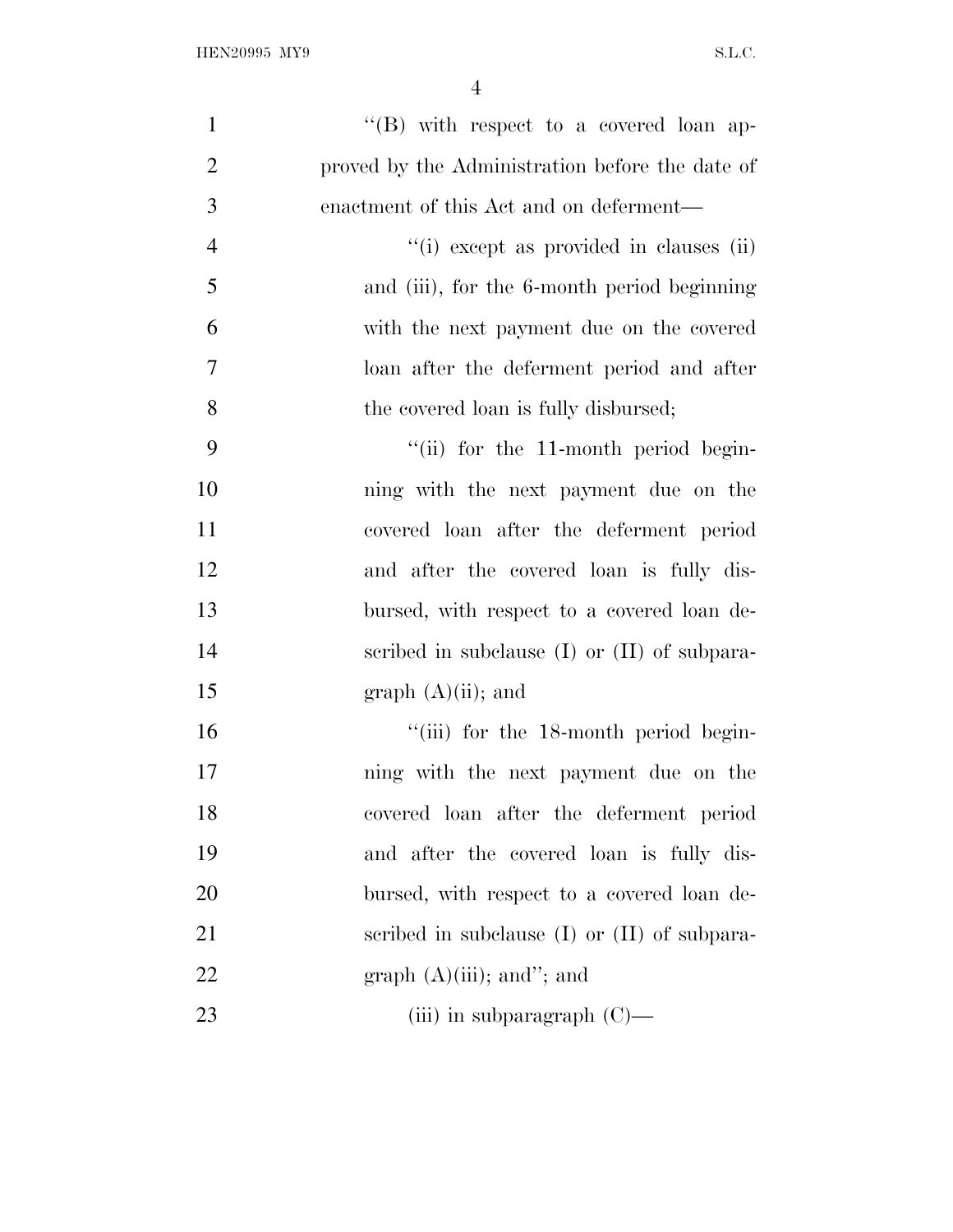| $\mathbf{1}$   | (I) by striking "covered loan                            |
|----------------|----------------------------------------------------------|
| $\overline{2}$ | made" and inserting "covered loan                        |
| 3              | approved by the Administration";                         |
| $\overline{4}$ | (II) by striking "6 months after"                        |
| 5              | and inserting "18 months after";                         |
| 6              | (III) by inserting "(or, for a cov-                      |
| 7              | ered loan made by an intermediary to                     |
| 8              | a small business concern using loans                     |
| 9              | or grants received under section $7(m)$                  |
| 10             | of the Small Business Act (15 U.S.C.                     |
| 11             | $636(m)$ or guaranteed by the Admin-                     |
| 12             | istration under the Community Ad-                        |
| 13             | vantage Pilot Program of the Admin-                      |
| 14             | istration, for the $12$ -month period)"                  |
| 15             | after "6-month period"; and                              |
| 16             | (IV) by inserting "after the cov-                        |
| 17             | ered loan is fully disbursed" after                      |
| 18             | "due on the covered loan"; and                           |
| 19             | (B) by adding at the end the following:                  |
| 20             | (4)<br>ADDITIONAL PROVISIONS<br><b>FOR</b><br><b>NEW</b> |
| 21             | LOANS.—With respect to a loan described in para-         |
| 22             | graph $(1)(C)$ —                                         |
| 23             | $\lq\lq$ the Administrator may further extend            |
| 24             | the 18-month period described in paragraph               |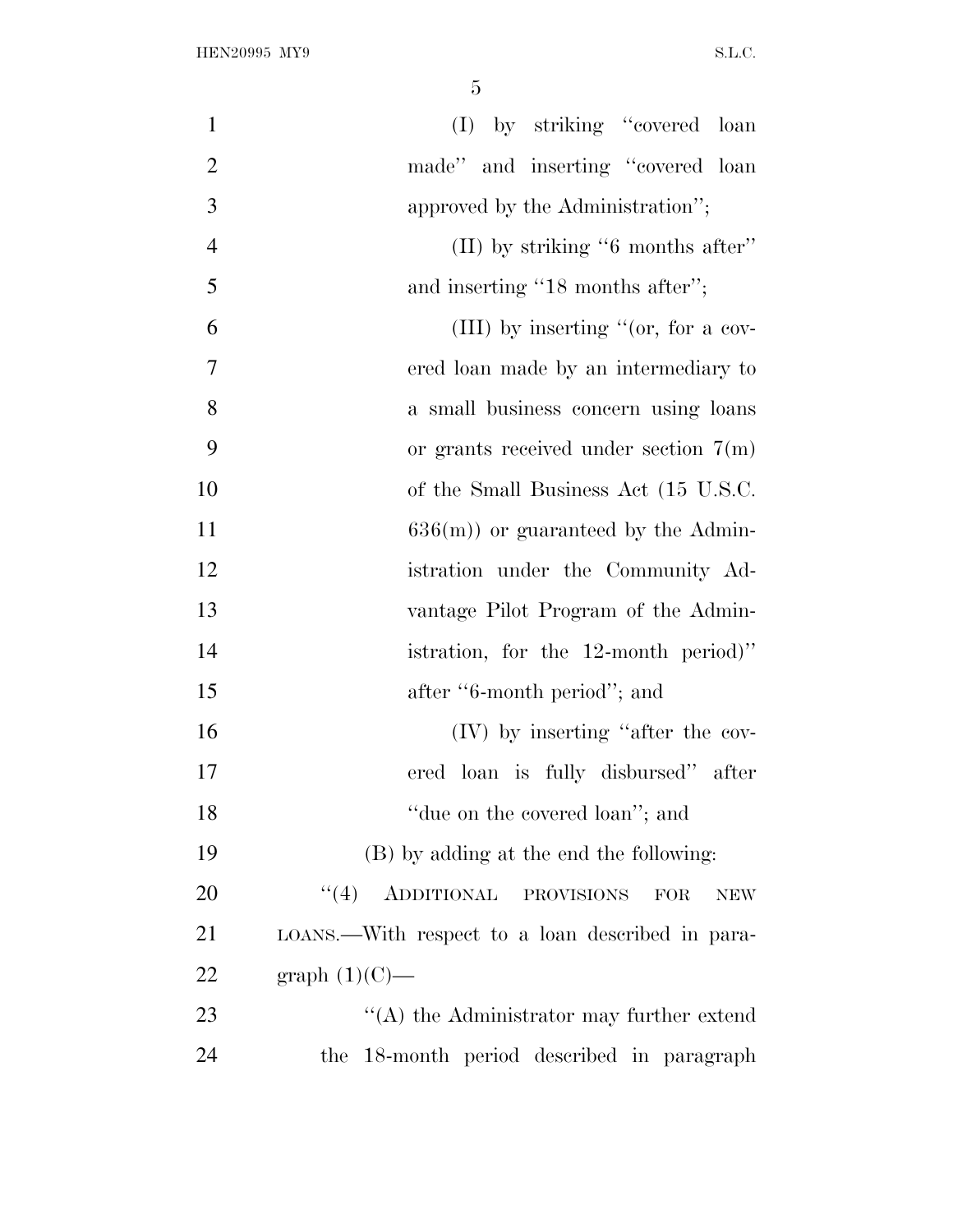| $\mathbf{1}$   | $(1)(C)$ if there are sufficient funds to continue    |
|----------------|-------------------------------------------------------|
| $\overline{2}$ | those payments; and                                   |
| 3              | $\lq\lq(B)$ during the underwriting process, a        |
| $\overline{4}$ | lender of such a loan may consider the pay-           |
| 5              | ments under this section as part of a com-            |
| 6              | prehensive review to determine the ability to         |
| 7              | repay over the entire period of maturity of the       |
| 8              | loan.                                                 |
| 9              | "(5) ELIGIBILITY.—Eligibility for a covered           |
| 10             | loan to receive such payments of principal, interest, |
| 11             | and any associated fees under this subsection shall   |
| 12             | be based on the date on which the covered loan is     |
| 13             | approved by the Administration.                       |
| 14             | $``(6)$ AUTHORITY TO REVISE EXTENSIONS.—              |
| 15             | "(A) IN GENERAL.—As part of preparing                 |
| 16             | the reports under subsection $(i)(5)$ that are re-    |
| 17             | quired to be submitted not later than January         |
| 18             | $15, 2021$ and not later than June 15, 2021, the      |
| 19             | Administrator conduct an evaluation of whether        |
| 20             | amounts made available to make payments               |
| 21             | under this subsection are sufficient to make the      |
| 22             | payments for the period described in paragraph        |
| 23             | (1).                                                  |
| 24             | "(B) PLAN.—If the Administrator deter-                |
| 25             | under<br>subparagraph $(A)$<br>mines<br>that<br>the   |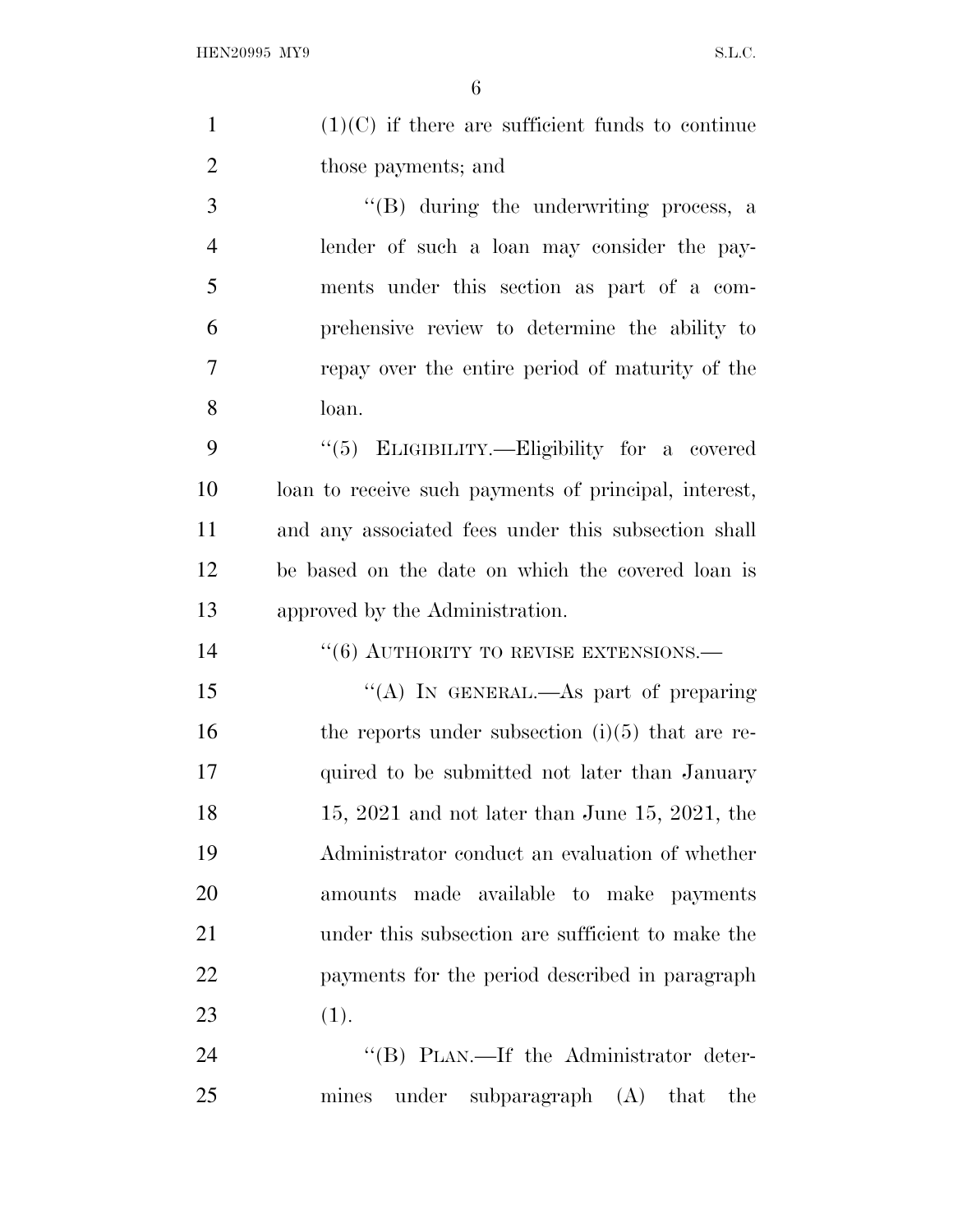| $\mathbf{1}$   | amounts made available to make payments                   |
|----------------|-----------------------------------------------------------|
| $\overline{2}$ | under this subsection are insufficient, the Ad-           |
| 3              | ministrator shall—                                        |
| $\overline{4}$ | "(i) develop a plan to proportionally                     |
| 5              | reduce the number of months provided for                  |
| 6              | each period described in paragraph (1),                   |
| $\overline{7}$ | while ensuring all amounts made available                 |
| 8              | to make payments under this subsection                    |
| 9              | are fully expended; and                                   |
| 10             | "(ii) before taking action under the                      |
| 11             | plan developed under clause (i), include in               |
| 12             | the applicable report under subsection                    |
| 13             | $(i)(5)$ the plan and the data that informs               |
| 14             | the plan.                                                 |
| 15             | "(7) RULE OF CONSTRUCTION.—Nothing in                     |
| 16             | this subsection shall preclude a borrower from re-        |
| 17             | ceiving full payments of principal, interest, and any     |
| 18             | associated fees as authorized by subsection.";            |
| 19             | $(2)$ by redesignating subsection $(f)$ as<br>sub-        |
| 20             | section $(k)$ ; and                                       |
| 21             | $(3)$ by inserting after subsection (e) the fol-          |
| 22             | lowing:                                                   |
| 23             | "(f) ELIGIBILITY FOR NEW LOANS.—For each indi-            |
| 24             | vidual lending program under this section, the Adminis-   |
| 25             | trator may establish a minimum loan maturity period, tak- |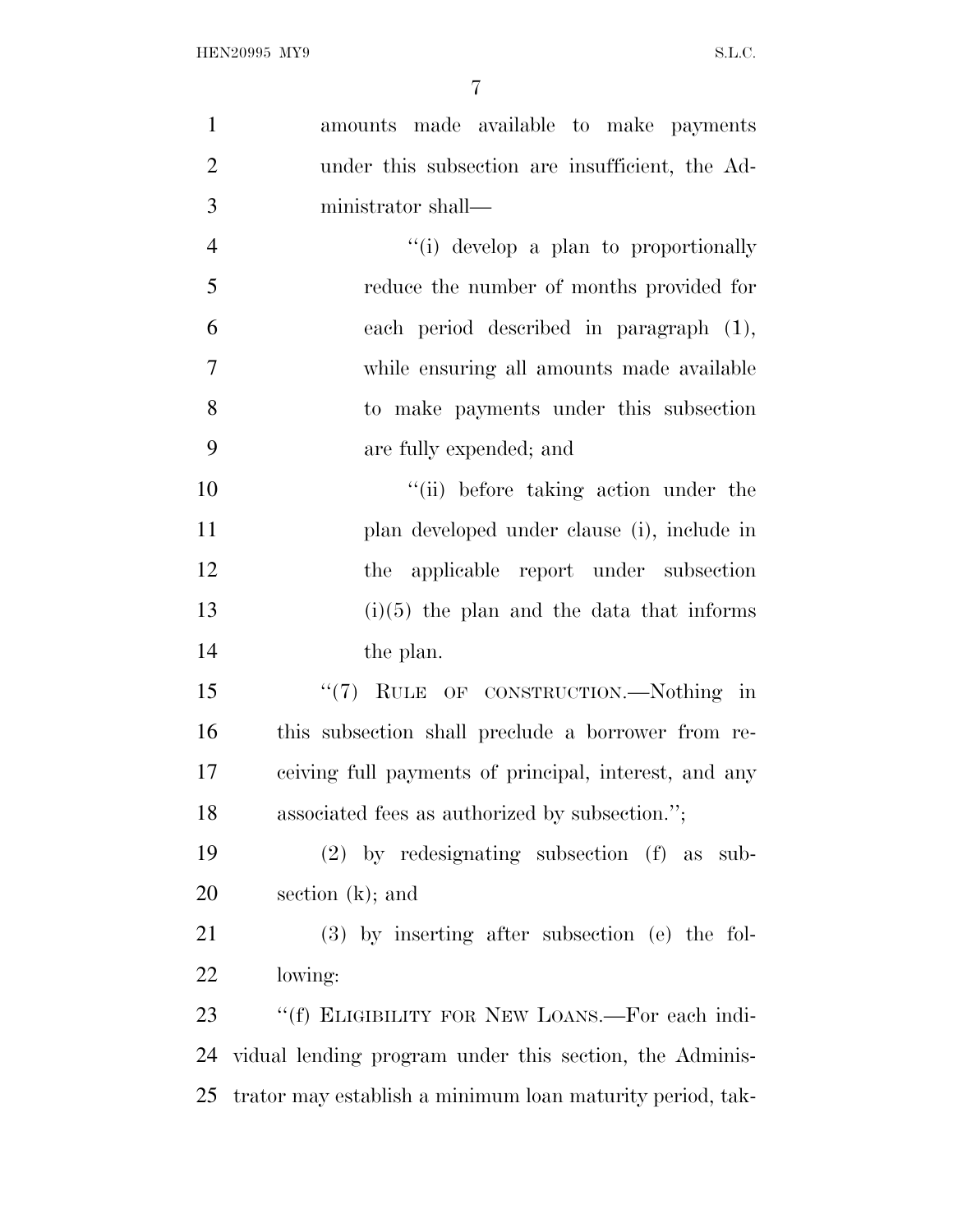HEN20995 MY9 S.L.C.

 ing into consideration the normal underwriting require- ments for each such program, with the goal of preventing abuse under the program.

 ''(g) LIMITATION ON ASSISTANCE.—A borrower may not receive assistance under subsection (c) for more than 1 covered loan of the borrower described in paragraph (1)(C) of that subsection.

 ''(h) TAXABILITY.—For purposes of the Internal Revenue Code of 1986—

10 ''(1) any payment made under subsection (c) shall be treated as paid by the person on whose be-half such payment is made,

13  $\frac{1}{2}$  no amount shall be included in the gross income of the borrower by reason of a payment made under subsection (c), and

16 "(3) no deduction shall be denied or reduced, no tax attribute shall be reduced, and no basis in- crease shall be denied, by reason of the exclusion from gross income provided by paragraph (2).

20 "(i) REPORTING AND OUTREACH.—

21 "(1) UPDATED INFORMATION.—

22 "(A) IN GENERAL.—Not later than 7 days after the date of enactment of the Small Busi- ness Debt Relief Extension Act of 2020, the Administrator shall make publicly available in-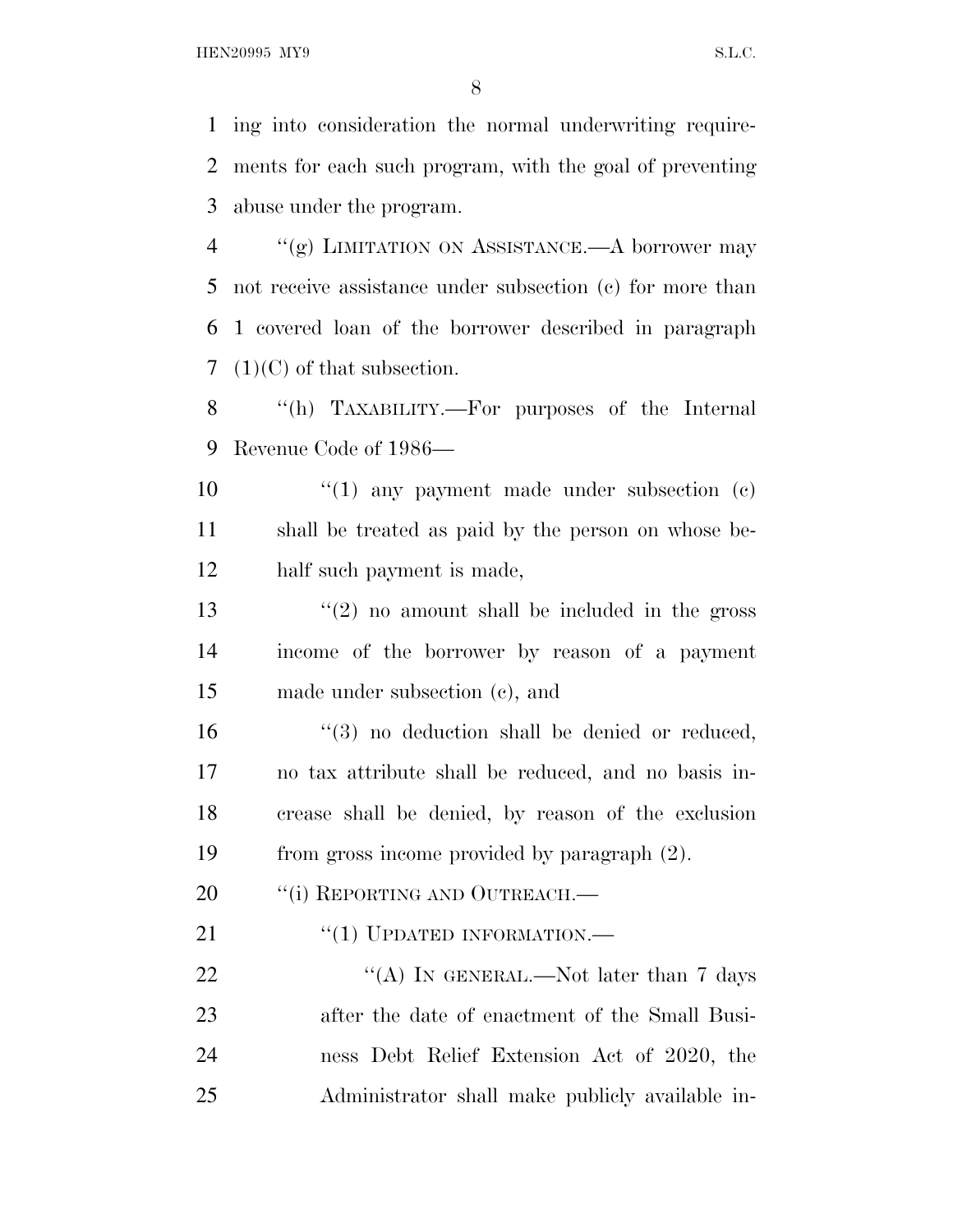formation regarding the modifications to the as- sistance provided under this section under the amendments made by such Act. 4 "(B) GUIDANCE.—Not later than 14 days after the date of enactment of the Small Busi- ness Debt Relief Extension Act of 2020, the Administrator shall issue guidance on imple- menting the modifications to the assistance pro- vided under this section under the amendments made by such Act 11 ''(2) PUBLICATION OF LIST.—Not later than 14 days after the date of enactment of the Small Busi- ness Debt Relief Extension Act of 2020, the Admin- istrator shall transmit to each lender of a covered loan a list of each borrower of a covered loan that includes the North American Industry Classification System code assigned to the borrower, based on the records of the Administration, to assist the lenders in identifying which borrowers qualify for an exten- sion of payments under subsection (c). 21 "(3) EDUCATION AND OUTREACH.—The Ad- ministrator shall provide education, outreach, and communication to lenders, borrowers, district offices, and resource partners of the Administration in order

to ensure full and proper compliance with this sec-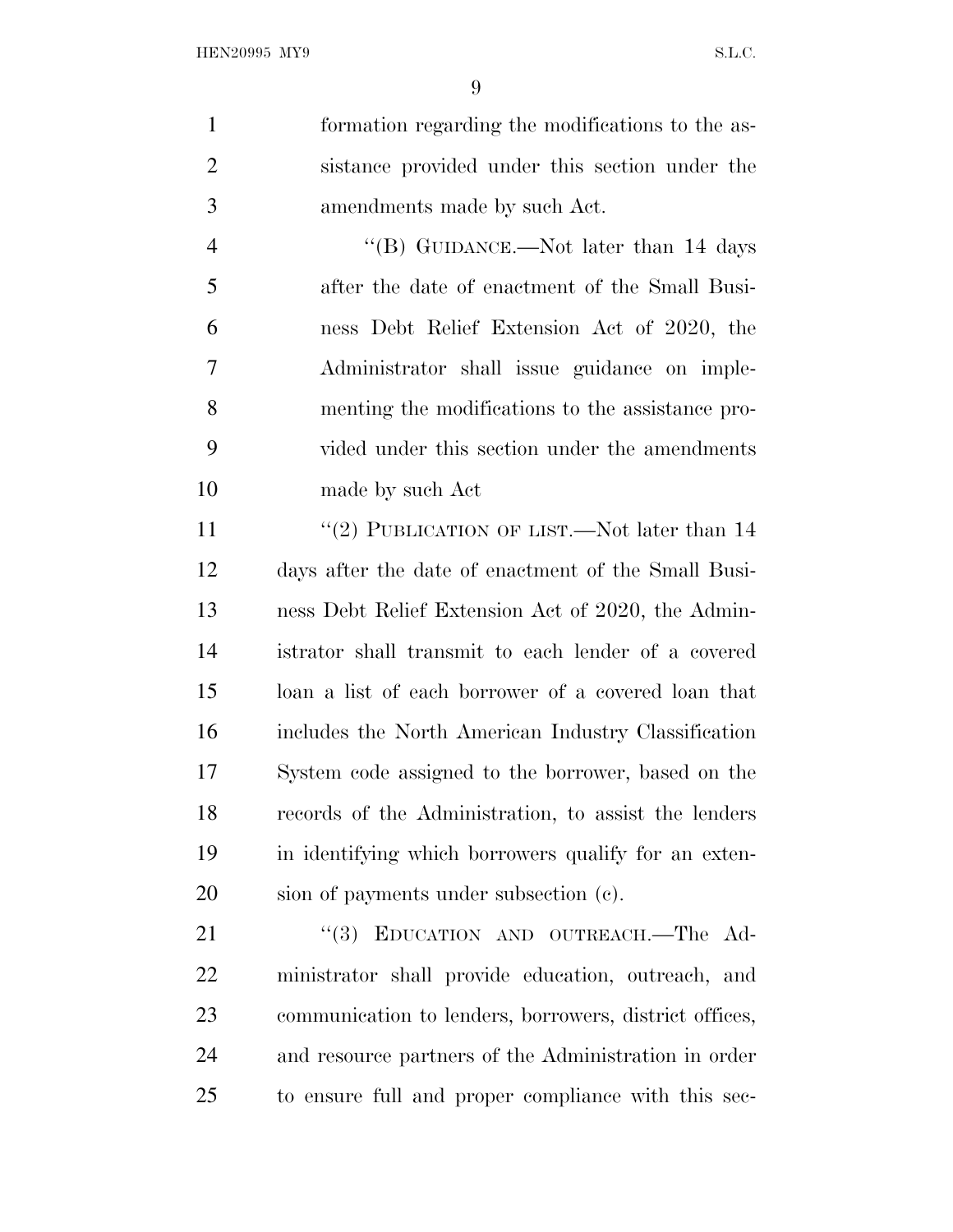| $\mathbf{1}$   | tion, encourage broad participation with respect to            |
|----------------|----------------------------------------------------------------|
| $\overline{2}$ | covered loans that have not yet been approved by the           |
| 3              | Administrator, and help lenders transition borrowers           |
| $\overline{4}$ | from subsidy payments under this section directly to           |
| 5              | a deferral when suitable for the borrower.                     |
| 6              | "(4) NOTIFICATION.—Not later than 30 days                      |
| 7              | after the date of enactment of the Small Business              |
| 8              | Debt Relief Extension Act of 2020, the Adminis-                |
| 9              | trator shall mail a letter to each borrower of a cov-          |
| 10             | ered loan that includes—                                       |
| 11             | "(A) an overview of assistance provided                        |
| 12             | under this section;                                            |
| 13             | $\lq\lq (B)$ the rights of the borrower to receive             |
| 14             | that assistance;                                               |
| 15             | $\lq\lq$ <sup>c</sup> (C) how to seek recourse with the Admin- |
| 16             | istrator or the lender of the covered loan if the              |
| 17             | borrower has not received that assistance; and                 |
| 18             | $\lq\lq$ (D) the rights of the borrower to request             |
| 19             | a loan deferral from a lender, and guidance on                 |
| 20             | how to do successfully transition directly to a                |
| 21             | loan deferral once subsidy payments under this                 |
| 22             | section are concluded.                                         |
| 23             | MONTHLY REPORTING.—Not later than<br>(5)                       |
| 24             | the 15th of each month beginning after the date of             |
| 25             | enactment of the Small Business Debt Relief Exten-             |